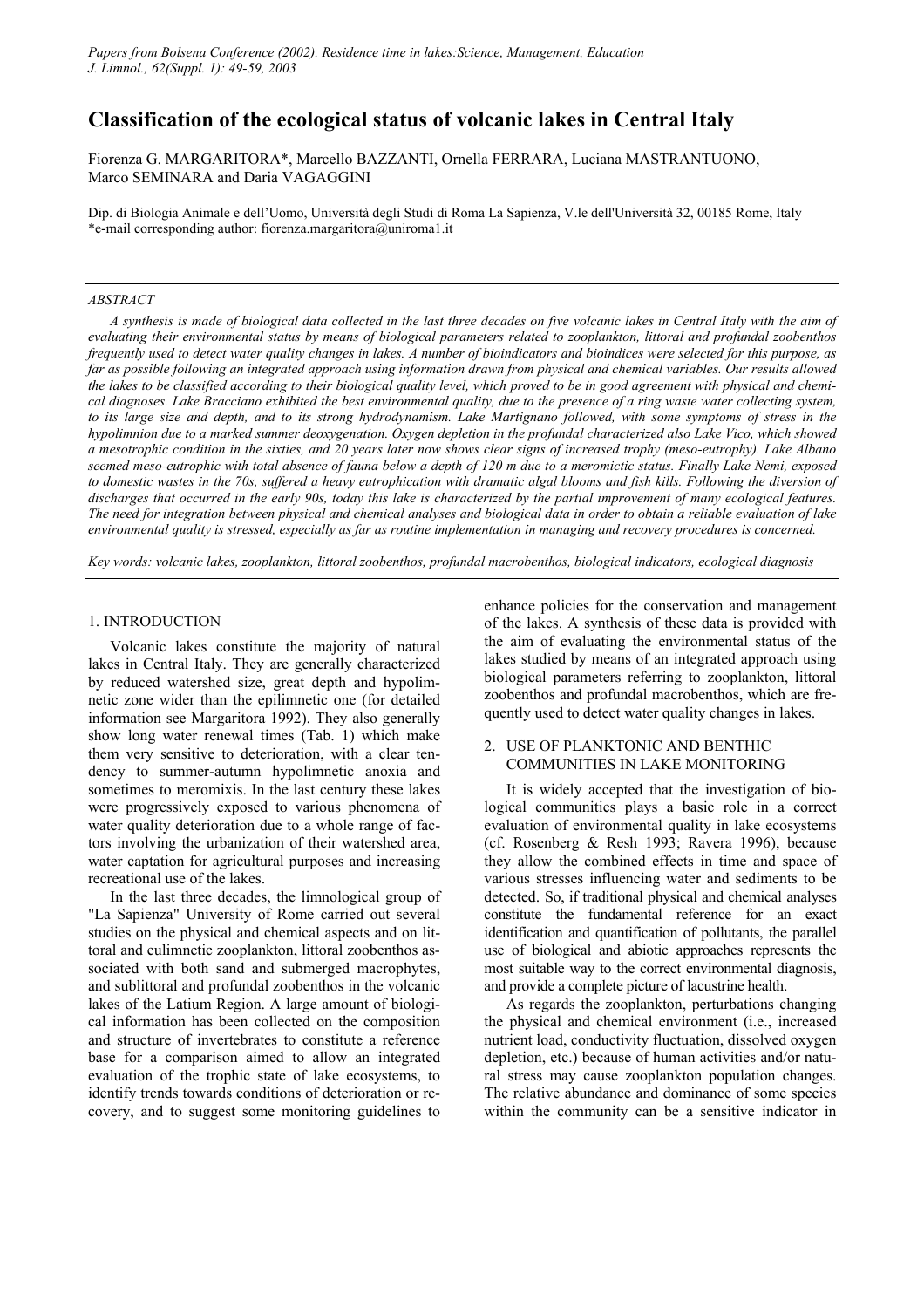| Gaggino <i>et al.</i> 1985, "Calenda <i>et al.</i> 1992," Ciccacci <i>et al.</i> 1987). |                        |                  |                        |       |                              |         |
|-----------------------------------------------------------------------------------------|------------------------|------------------|------------------------|-------|------------------------------|---------|
|                                                                                         | altitude<br>(m a.s.l.) | area<br>$(km^2)$ | volume<br>$(m^3 10^6)$ | (m)   | mean depth max. depth<br>(m) |         |
| Albano                                                                                  | 293                    | 6.0              | 464                    | 77    | 175                          | $47.6*$ |
| <b>Bracciano</b>                                                                        | 164                    | 57.0             | 5050                   | 88.6  | 165                          | 137     |
| Bolsena                                                                                 | 305                    | 113.6            | 9200                   | 81    | 151                          | 121     |
| Martignano                                                                              | 207                    | 2.4              | 72.3                   | 29.64 | 60                           | 29.6    |
| Monterosi                                                                               | 239                    | 0.3              | 1.3                    | 4.3   | 6.2                          | 3.9     |
| Nemi                                                                                    | 316                    | 1.6              | 26.5                   | 16.5  | 27.5                         | $15**$  |
| Vico                                                                                    | 510                    | 12.1             | 260.6                  | 21.6  | 48.5                         | 17      |

**Tab. 1**. Main morphometric characteristics of the Latium volcanic lakes (revised from Gaggino *et al*. 1985; \* Calenda *et al*. 1992; \*\* Ciccacci *et al*. 1987).



**Fig. 1**. Map of Central Italy volcanic lakes.

waters displaying different trophic conditions. Changes in the relative proportions of the major groups of zooplankton as well (Cladocera, Copepoda, Rotatoria) appear to be useful indication of trophic status. Calanoid copepods are relatively more abundant in oligomesotrophic waters than rotifers and cyclopoid copepods, which are generally better adapted to waters having higher trophic levels (Andronikova & Smel'skaia 1994; Karjalainen *et al*. 1999). Therefore, zooplankton community characteristics can have a high information potential in monitoring studies as a bioindicator tool.

Over time the littoral zone has increased in importance for the purpose of water quality evaluation in lakes especially because it represents an area subject to extensive morphological modifications deriving from human activities, mainly of the recreational type. Several recent investigations (Irvine *et al*. 1989; Hansson *et al*. 1998; Hough *et al*. 1989; James *et al*. 2000) have extensively demonstrated that the presence of a well developed system of zoobenthos-aquatic vegetation plays a basic role in the maintenance of good water quality due to its influence on the food chain and on the recycling of nutrients, partly stored in the macrophyte tissues and continuously recycled by the grazing activity on the periphyton of some benthic invertebrates (mainly microcrustaceans, gastropods and some others). Moreover, the littoral community, owing to its high species richness, represents a fundamental resource of biodiversity, which gives the lakes a degree of resilience increasing their recovery capability.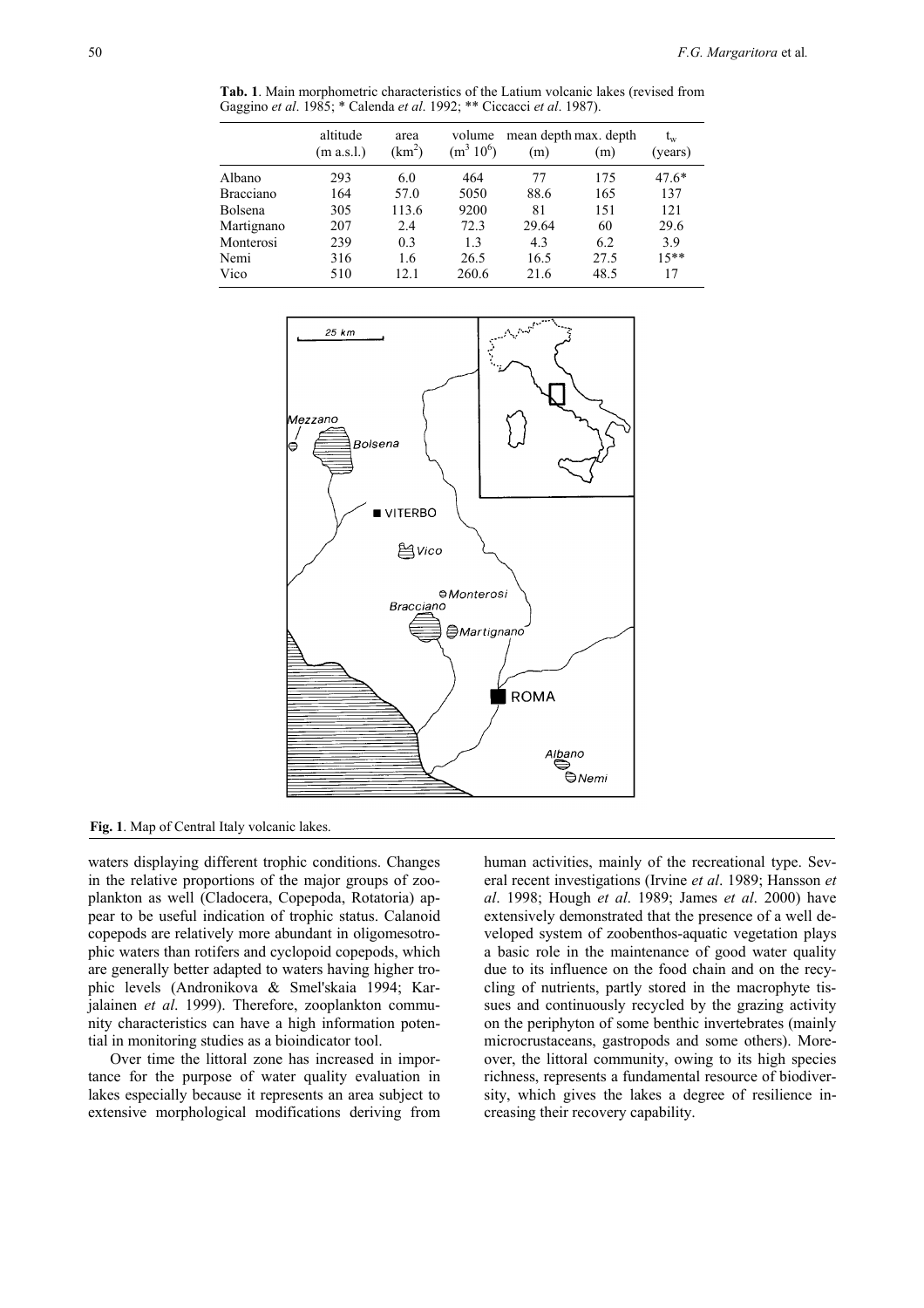*Ecological classification of volcanic lakes* 51

**Tab. 2**. Annual mean of total P values (as range in the water column) and minimum hypolimnetic dissolved oxygen (D.O.) in the studied lakes.

| Lakes                                                | <b>Bracciano</b> | Martignano     | Vico         | Albano        | Nemi                |
|------------------------------------------------------|------------------|----------------|--------------|---------------|---------------------|
| Total P $(\mu g l^{-1})$<br>D.O. $(mg l^{-1})$       | $5 - 22$<br>3.1  | $9 - 25$<br>07 | 14-35<br>0.2 | 69-263        | 27-1137             |
| Trophic evaluation oligo-mesotrophy oligo-mesotrophy |                  |                | mesotrophy   | meso-eutrophy | eutro-hypereutrophy |



**Fig. 2**. Mean annual transparency in the five studied lakes, referred to all the available study periods.

The profundal benthic zone acts as a fundamental source of environmental information because the sediments constitute the main level of both accumulation of several contaminants and exchanges of them between bottom and overlying waters. Consequently the organisms living in the profundal zone can provide an integrated synthesis of these disturbance factors and, therefore, a complete picture of quality conditions of both sediments and overlying waters in a lake (Brinkhurst 1974; Rosenberg & Resh 1993). Environmental stress produce severe changes in the natural parameters of a lake, and often these effects can be well synthesized by the seasonal dynamics and the depth distribution of benthic organisms (Bazzanti & Seminara 1987a; Bazzanti *et al*. 1993, 2001). Moreover, biological monitoring studies on profundal benthic macroinvertebrates can reveal short and long-term changes in ecological quality of lakes involving both worsening or recovery action towards the original conditions (Bazzanti & Seminara 1987b; Schloesser *et al*. 1995; Lang & Lods-Crozet 1997).

At present, several bioindices and bioindicators belonging to all three communities are widely utilized and have proved to have a good reliability in many situations, as demonstrated by their global diffusion. In our opinion, the community parameters contributing most to the evaluation of environmental quality are: species richness, the presence and abundance of bioindicators, the Shannon diversity index and some other indices based on the numerical ratio between taxa.

## 3. STUDY AREA AND METHODS

The lakes studied (Bracciano, Martignano, Vico, Albano, Nemi) are located close to Rome (Fig. 1), and their main features are shown in table 1. For each community and field study the samples were collected over a period of at least one year on a monthly or bimonthly basis, in several stations chosen according to the morphological characteristics of each lake and possible anthropogenic impact.

Some physical and chemical parameters commonly adopted in the evaluation of the lake trophic level (OECD 1982) are reported in table 2. Among these, mean values of transparency were plotted in figure 2 for enhanced comparison, as they were available for each lake for more than one study period. Conversely, chlorophyll-*a* concentrations were not available for all the lakes and/or for all seasons, so this parameter was not considered in this paper.

From these data there emerged a first trophic classification in which Lake Bracciano showed the best environmental conditions whereas, at the opposite end, Lake Nemi presented a strongly altered situation clearly exceeding all limits of trophic classification. Lake Martignano, Vico and Albano trophy levels were situated among these extremes, gradually shifting from the former to the latter.

For analytical information on study sites, materials, methods and detailed descriptions of the indices adopted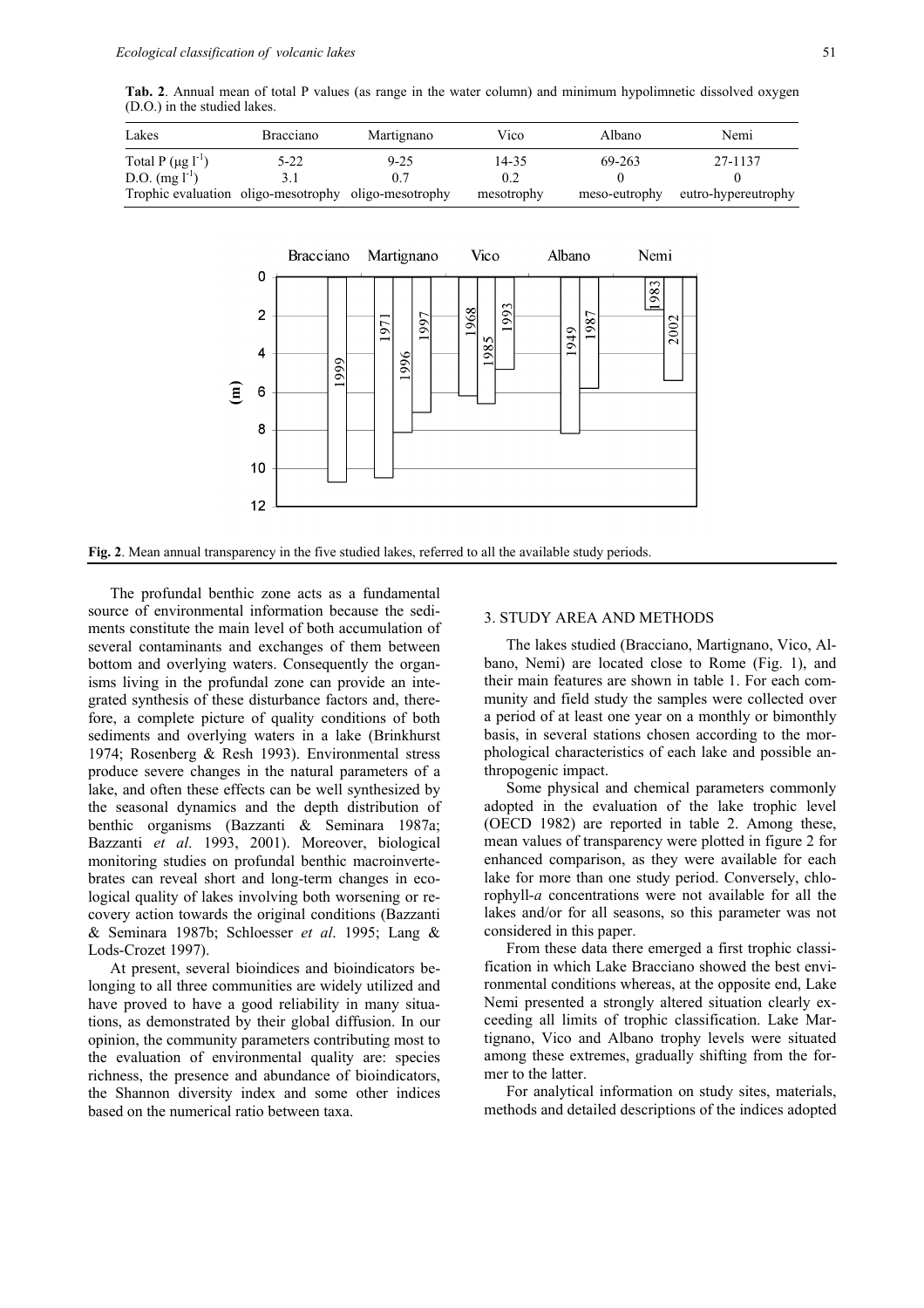| <b>Bracciano</b><br>Martignano                                           | Vico                     | Albano                     | Nemi                       |
|--------------------------------------------------------------------------|--------------------------|----------------------------|----------------------------|
| $24^{\circ} - 48^{\circ}$<br>$26^{\circ} - 24^{\circ}$                   | 16 <sup>P</sup>          | $17^{\rm P} - 18^{\rm L}$  | 19 <sup>P</sup>            |
| $0.93 - 3.13$ <sup>P</sup><br>$0.94 - 2.73$ <sup>P</sup>                 | $1.3 - 2.6$ <sup>P</sup> | $1.75 - 2.34$ <sup>P</sup> | $1.15 - 1.79$ <sup>P</sup> |
| $29/9/62^P$<br>$28/16/56$ <sup>P</sup>                                   | $20/22/58$ <sup>P</sup>  | $36/4/60$ P                | $51/15/34$ <sup>P</sup>    |
| $17/17/66$ <sup>L</sup><br>$38/19/43$ <sup>L</sup>                       | $- - -$                  | $---$                      | ---                        |
| 37.2 P-14.6 <sup>L</sup><br>46.5 P-56.4 <sup>L</sup><br>oligo-mesotrophy | Absent<br>mesotrophy     | 26.8P<br>mesotrophy        | Absent<br>eutrophy         |
|                                                                          |                          | oligo-mesotrophy           |                            |

**Tab. 3**. Zooplankton community parameters utilized in the quality evaluation of the studied lakes.  $P =$  pelagic zone;  $L =$ littoral zone; --- = not calculated. Ro/Cla/Cop = Rotatoria/Cladocera/Copepoda ratio.

for water quality assessment, see the original articles (Bazzanti 1981, 1983; Ferrara 1984; Margaritora 1992; Mastrantuono 1986a, 1990, 1991, 1993; Bazzanti & Loret 1982; Bazzanti & Seminara 1985, 1987a, b, 1995; Mastrantuono & Mancinelli 1999; Bazzanti *et al*. 1993, 1994a, b, 2001; Ferrara *et al*. 2002; Margaritora *et al*. 1999, 2001; Mastrantuono *et al*. 2000; Seminara *et al*. 1990).

#### 4. RESULTS AND DISCUSSION

# *4.1. Zooplankton*

The results of thirty years of investigations on plankton communities were used for the evaluation of the ecological status of the volcanic Latium lakes, revealing a progressive deterioration for some of them (Ferrara 1984; Margaritora 1992; Bazzanti *et al*. 1994b; Ferrara *et al*. 2002; Margaritora *et al*. 1999, 2001).

The present description considers the five lakes in succession of increasing trophic level beginning from Lake Bracciano, which proved to be the environment with the best conditions. At the beginning of the 80s, urban waste was channelled into a sewage collecting system to reduce the nutrient loads and thus protect the basin from increasing anthropic impact. Our data revealed (investigation 1998-99; Tab. 3) a good diversification in the zooplankton community, dominated by *Eudiaptomus padanus etruscosexetosus*, the only species of Calanoida, which reached the maximum density in winter. Cladocerans and rotifers were present in small numbers throughout the year but increased moderately in spring and summer both in pelagic and littoral zones. Some species typical of low trophic level environments were found (i.e. *Kellicottia longispina*) and the species richness and Shannon index showed high values for most of the year. This research confirms the oligomesotrophic condition of the lake as it emerged without any substantial differences also from previous studies (Ferrari 1972; Ferrara 1984).

The zooplankton community of Lake Martignano (1995-98 survey; Tab. 3) revealed a high diversity in the pelagic zone, while a decrease in species richness was observed in the littoral because of the disappearance of some rotifer species sporadically found in a previous study (Stella *et al*. 1972). The limnetic community was characterized by a winter copepod dominance (Cyclopoida, but also *Eudiaptomus padanus etruscosexetosus*) and an increase in rotifers and cladocerans in summer, due to *Daphnia hyalina*, *Diaphanosoma*

*lacustris* and *Keratella cochlearis*. Conversely, in the littoral zone *Eudiaptomus* showed low density in all seasons and the summer peak of cladocerans was due to the occurrence of the microfilterer *Bosmina longirostris*, characteristic of eutrophic basins. The numbers of rotifers showed a considerable variability, the highest values being reached in spring when this group dominated the littoral biocoenosis. This marked predominance influenced the Shannon index trend, which showed values considerably lower than the comparatively high values of the other seasons. The reason for negative signals coming from the shores is to be sought in human activities and especially in the expanding agricultural practices of recent years, which have changed nutrient input into the lake. The picture that consequently emerged from our data was that of an oligomesotrophy for the pelagic zone, which confirmed previous evidence, while the condition of the littoral zone seemed to have worsened with respect to the past.

In comparison with a previous investigation of the pelagic zooplankton in Lake Vico (Ferrari 1972) a reduction in the taxa number and an increase in rotifer and copepod density were observed in the latter study (1985-86 survey, Tab. 3). Copepoda, represented only by cyclopoids, were the dominant group in the winter community, and *Cyclops abyssorum* was the major contributor to the total density. The spring community of rotifers consisted of eurythermic, mainly phytophagous species, and was dominated by *Kellicottia longispina*, *Keratella cochlearis* and *K. quadrata*. The temporal evolution of cladocerans was characterized by the presence of seasonal species, with higher densities during summer (*Diaphanosoma brachyurum*) and autumn (*Daphnia hyalina*) months. The species diversity (Shannon index) was characterized by a relatively small seasonal variability and by medium/high values. The diversity data and the good differentiation and stability of the zooplankton community, which was affected slightly by anthropic activities, confirmed a mesotrophic status for the lake.

The trophic status of Lake Albano (investigation 1986-87, Tab. 3) seems to show a trend similar to Lake Vico. However, the increase in the number of rotifer taxa compared with the sporadic results observed between 1950 and 1960, both in the littoral and pelagic zones, may be indicative of a shift in the lake's trophic condition (Cannicci 1953; Stella 1951, 1954; Stella &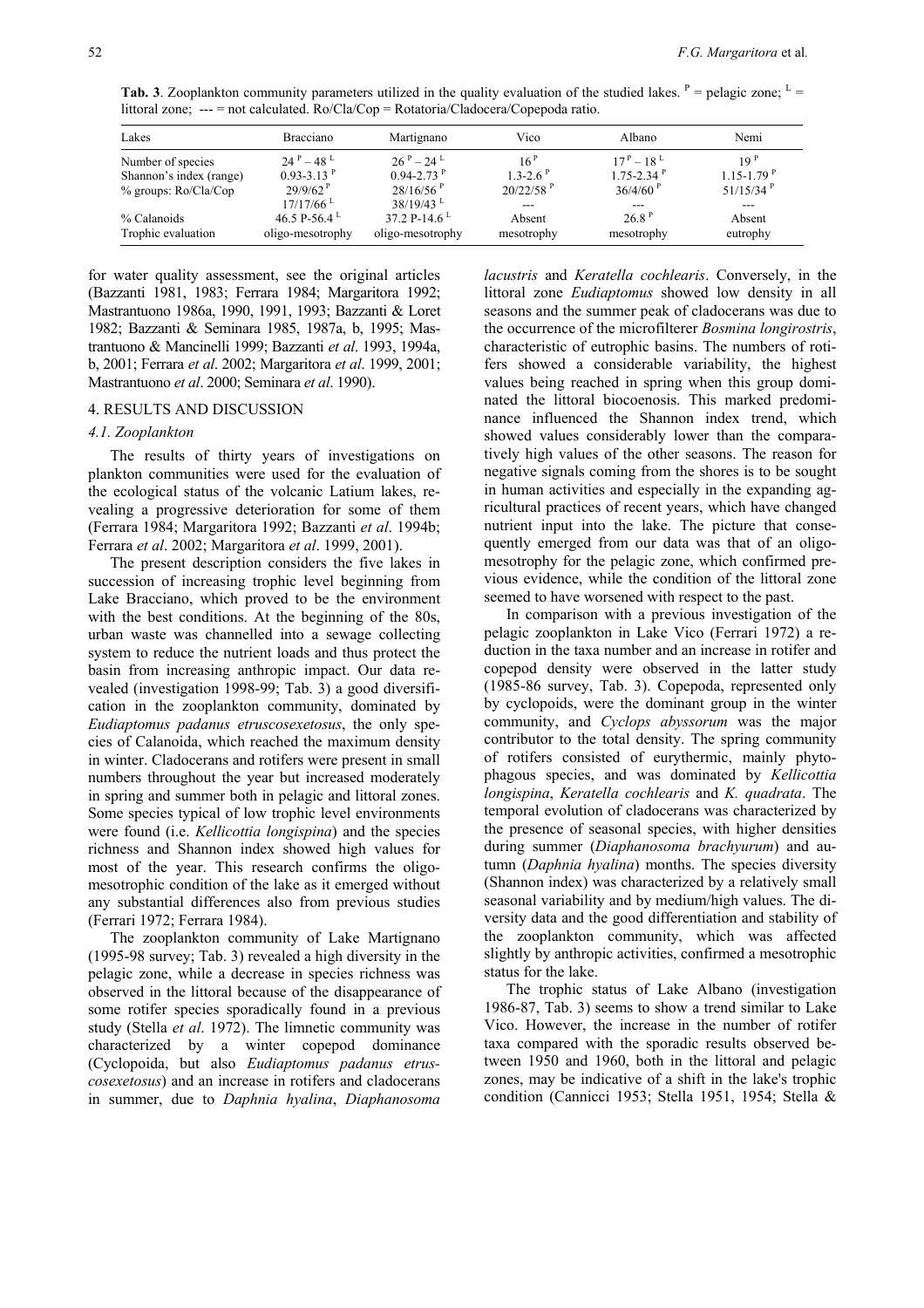**Tab. 4**. Parameters of the littoral vegetation substrate community used for a trophic evaluation. \* Diversity values are reported as mean of sampling occasions and stations.

| Lakes                            | <b>Bracciano</b> | Martignano  | Vico             | Albano     | Nemi     |
|----------------------------------|------------------|-------------|------------------|------------|----------|
| Belt colonized by vegetation (m) | $0 - 20$         | $0 - 20$    | $0 - 12$         | $0 - 8$    | $0-3$    |
| Taxa of plants                   | 9                | Q           | 13               |            |          |
| Species richness                 | 125              | 117         | 108              | 78         | 61       |
| Shannon diversity $(H)^*$        | 4.1              | 3.3         | 3.6              | 3.2        | 2.2      |
| N. of cladoceran species         | 13               | 16          | 12               |            |          |
| Chydorus sphaericus $(\%)$       | 4.2              | 4.0         | 6.6              | 18.4       | 57.7     |
| Trophic evaluation               | oligotrophy      | oligotrophy | oligo-mesotrophy | mesotrophy | eutrophy |

Socciarelli 1949). As a result of stronger human impact, a decrease was observed in the number of species of the other two groups in the littoral. Conversely, in limnetic areas no modification was recorded. Copepods (represented in particular by *Eudiaptomus padanus etruscosexsetosus*) quantitatively dominated the community, whereas Cladocera were scarcely represented throughout the study period. *Conochilus unicornis* was the dominant rotifer species, its density peaking in autumn and spring, when substantial numbers of high trophic level indicators (*Keratella cochlearis* and *K. quadrata*) were observed. The Shannon index varied little and its maximum values corresponded to the rotifer spring increase. These results point to a mesotrophic condition of the lake.

In Lake Nemi (1982-83 survey, Tab. 3) the process of eutrophication was more evident when compared to the other lakes. The considerable changes in the planktonic populations recorded around the 80s in comparison with previous results (Stella *et al*. 1978) were especially evident as regards species richness and vertical distribution. The zooplankton, represented by 19 species, was actually limited in its distribution to the epilimnetic zone. Rotifers qualitatively and quantitatively dominated the spring and summer communities. Even if cladocerans were relatively low in abundance during the year, they increased in late summer and autumn due to a *Diaphanosoma lacustris* peak. Copepods were exclusively represented by cyclopoids, and were the major contributors to zooplankton density in winter months. The generally high abundance of species indicators of high trophic level, such as *Keratella quadrata*, *K*. *cochlearis* and *K. cochlearis* f. *tecta*, and the presence of species association with *Keratella*-*Polyarthra*-*Asplanchna*-*Trichocerca*-*Pompholix*, clearly indicated the stress affecting the lake as a result of human activities. Diversity values fluctuated irregularly and tended to be lower than in other volcanic lakes. Some signs of improvement were observed during the last study period (2001-02). It will thus be important to observe whether the recovery in lake water quality will lead to further ecological improvement over the next few years.

# *4.2. Littoral zoobenthos*

All the studies carried out in the last twenty years on lake littorals in Central Italy have attained two objectives: first, the definition of the fauna composition in terms of species richness and biodiversity of the ecosystems; second, the identification of the most useful community parameters (bioindices and bioindicators) for quality assessment. Two littoral communities were analysed in these studies: a) the community associated with submerged vegetation; b) the community associated with sandy bottoms.

# 4.2.1. Vegetation substrate

The lakes were ordered according to the increase in environmental quality in the littoral area (Tab. 4), as defined by means of community parameters which were identified as the more significant ones (Mastrantuono 1986a, 1990, 1991, 1993, 2000; Mastrantuono & Mancinelli 1999). In the 1980s Lake Nemi clearly displayed a strong eutrophication (Tab. 4), as indicated by the extreme reduction of aquatic vegetation, which colonized the bottom only down to a depth of three meters and comprised only a few taxa (five), but also evidenced by the values of the faunal parameters: low Shannon diversity, low number of cladoceran species, high percentages of a species considered as a bioindicator of meso-eutrophic conditions (*Chydorus sphaericus*) (Bērzinš & Bertilsson 1989). If we observe the trend of these parameters in the other lakes studied (Tab. 4) we note a progressive increase in the belt colonized by aquatic vegetation as we go from Lake Albano to Lake Bracciano; also species richness increases in a similar way and all these elements indicate increasing water quality. Moreover, in lakes Vico, Martignano and Bracciano an increase in diversity (H) and a greater presence of bioindicators of good environmental conditions (number of cladoceran species) may also be observed. The decrease in the percentage presence of the microfilterer cladoceran *Chydorus sphaericus* is considerable both between Lake Nemi and Lake Albano and between Lake Albano and the other lakes. All these results reveal the differences in the trophic status of the lakes studied. The good environmental condition of lakes Bracciano and Martignano is particularly outstanding, and they have a very similar faunal composition both qualitatively and quantitatively.

#### 4.2.2. Sandy substrate

The synthesis of the faunal parameters referring to the community associated with sandy shores, as inferred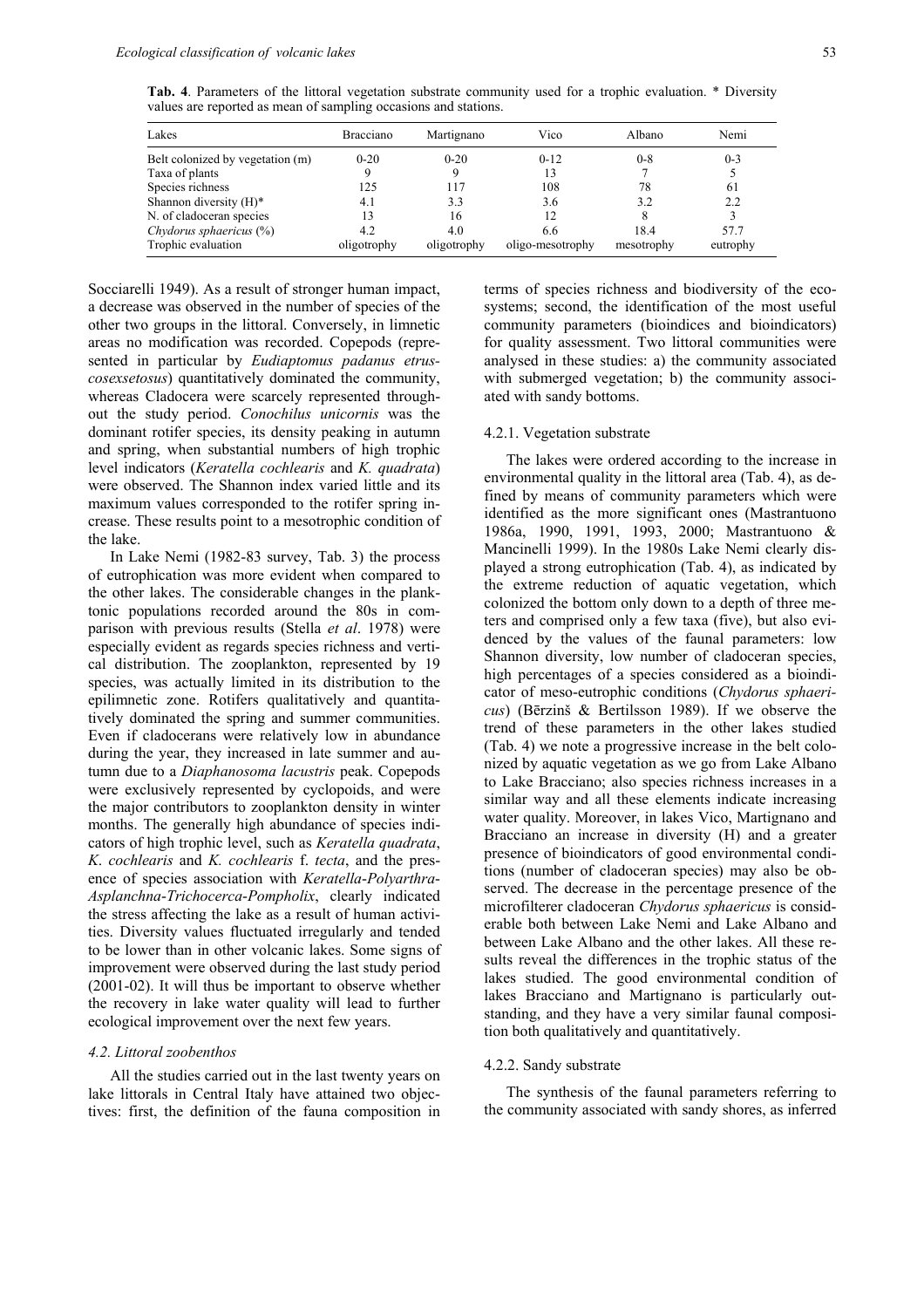**Tab. 5**. Parameters of the littoral sandy substrate community used for a trophic evaluation. \* Diversity values are reported as mean of sampling occasions and stations. \*\* Ratio between number of Naididae species and number of Tubificidae species. \*\*\* Tub. ind. eutr. = tubificidae indicators of eutrophy belonging to one or more of the following species: *Limnodrilus hoffmeisteri*, *L. claparedeianus*, *L. udekemianus*, *Potamothrix heuscheri*, *P*. *hammoniensis*, *Tubifex tubifex*.

| Lakes                                | <b>Bracciano</b> | Martignano   | Vico         | Albano       | Nemi     |
|--------------------------------------|------------------|--------------|--------------|--------------|----------|
| Species richness                     | 100              | 59           | 115          | 76           | 65       |
| Shannon diversity $(H)$ <sup>*</sup> | 3.2              | 3.4          | 3.6          | 3.2          | 2.7      |
| $N/T$ ratio **                       | 3.6              | 5.0          | 2.4          | 2.6          | 2.0      |
| N. of nematode species               | 18               | 19           | 20           | 13           | 9        |
| T Tub. ind. eutr./total fauna(%) *** | $0.06 - 19.1$    | $0.1 - 10.8$ | $3.0 - 57.0$ | $3.0 - 27.0$ | 1.7-71.9 |
| Trophic evaluation                   | oligo-mesotrophy | oligotrophy  | mesotrophy   | mesotrophy   | eutrophy |

from the investigations carried out by Mastrantuono (1986b, 1995a, b), Mastrantuono & Baldetti (1998), Mastrantuono & La Rocca (1988), Mastrantuono *et al*. (2001), shows that the lakes can be ordered in the same sequence of quality increase as that observed for the community associated with submerged vegetation, although a higher trophic degree was evidenced for the littoral sediments of two lakes (Lake Vico and Lake Bracciano) (Tab. 5). The eutrophic condition of Lake Nemi clearly emerged both from the values of the bioindices (very low diversity, low N/T ratio: number of naidid taxa/ number of tubificid taxa) and from the high percentages (mainly the maximum values) reached by tubificids considered as indicators of eutrophy (Lang & Reymond 1993, 1995). As observed for the community associated with submerged vegetation, data referring to the remaining lakes evidenced a difference between Lake Nemi and Lake Albano. The latter was characterized by a mesotrophic condition indicated both by the measure of the bioindices (species richness, diversity, N/T ratio), all showing good values, and by the moderate quantity of indicator tubificids (Tab. 5). As regards Lake Vico, which was studied in two different periods (1985 and 1993), the community revealed some clearly positive characteristics (high species richness, good diversity value, large number of nematode species) and some other less positive ones (low N/T ratio, substantial densities of tubificid high trophy indicators). The reason for this situation lies in the substantial difference between the stations located in the northern part of the lake, which are characterized by higher trophy due to a lower shore slope and the presence of hazelnut cultivations in the environs, and the stations in the southern part of the lake, which have a steeper bottom slope, are partly embanked, and also characterized by scanty input of fine organic sediments. Also Lake Bracciano revealed an unhomogeneous situation due to the difference among stations, which are rather distant from each other. Some positive parameters have thus been observed in this lake (species richness, N/T ratio and number of nematode species), associated with a relatively low diversity value. Only Lake Martignano showed an oligotrophic condition, although a portion of its shoreline was exposed to washing away by run-off from the surrounding land. The invertebrate fauna was poor in

number of taxa (only 59), but the other parameters indicated a very positive environmental status (good diversity value, high N/T ratio, high number of nematode species and moderate percentages of tubificid indicators of eutrophy).

### *4.3. Sublittoral and profundal macrobenthos*

Data from more than twenty years study of the sublittoral and profundal benthic communities in Central Italy ensured satisfactory biological water quality assessment of five volcanic lakes, with particular emphasis on hypolimnetic conditions (Bazzanti 1981, 1983; Bazzanti & Loret 1982; Bazzanti & Seminara 1985, 1987a, b, 1995; Bazzanti *et al*. 1993, 1994a, b, 2001; Seminara *et al*. 1990).

Lake Bracciano (year of study: 1998-99, Bazzanti *et al*. in preparation) showed (Tab. 6) a high number of taxa (genera and/or species). Most of the taxa sensitive to environmental stress and typical of oligo-mesotrophic waters were recorded also in the deep part of the lake. Among these, especially the presence of the malacostracans *Echinogammarus veneris*, *Niphargus* sp. and *Proasellus coxalis* and the Gastropoda *Valvata piscinalis*, *Bithynia leachi* and *Belgrandia latina* confirmed the good quality of Lake Bracciano. At the end of the summer thermochemical stratification (October-November) we detected the absence of some taxa only at the maximum depth (165 m), probably because of a slight reduction in oxygen concentration near the bottom (minimum value: 3.1 mg  $1^{-1}$ ); however, these taxa reappeared during the winter overturn, when the hypolimnetic water again became well-oxygenated (8.7- 10.4 mg  $l^{-1}$ ). The biological diagnosis based on sublittoral and profundal benthos therefore indicated a good condition of the lake, which can also be considered biologically oligotrophic with a few faint signs of mesotrophy. The benthic community seemed to be very similar to that described in a previous study (Bonomi  $\&$ Ruggiu 1971), indicating that the profundal zone of the lake maintained good environmental characteristics over a long period of time.

The sublittoral and profundal benthos of Lake Martignano (years of study: 1997-98) showed a high number of taxa (Tab. 6), but the community distribution depicted a clear environmental trend according to the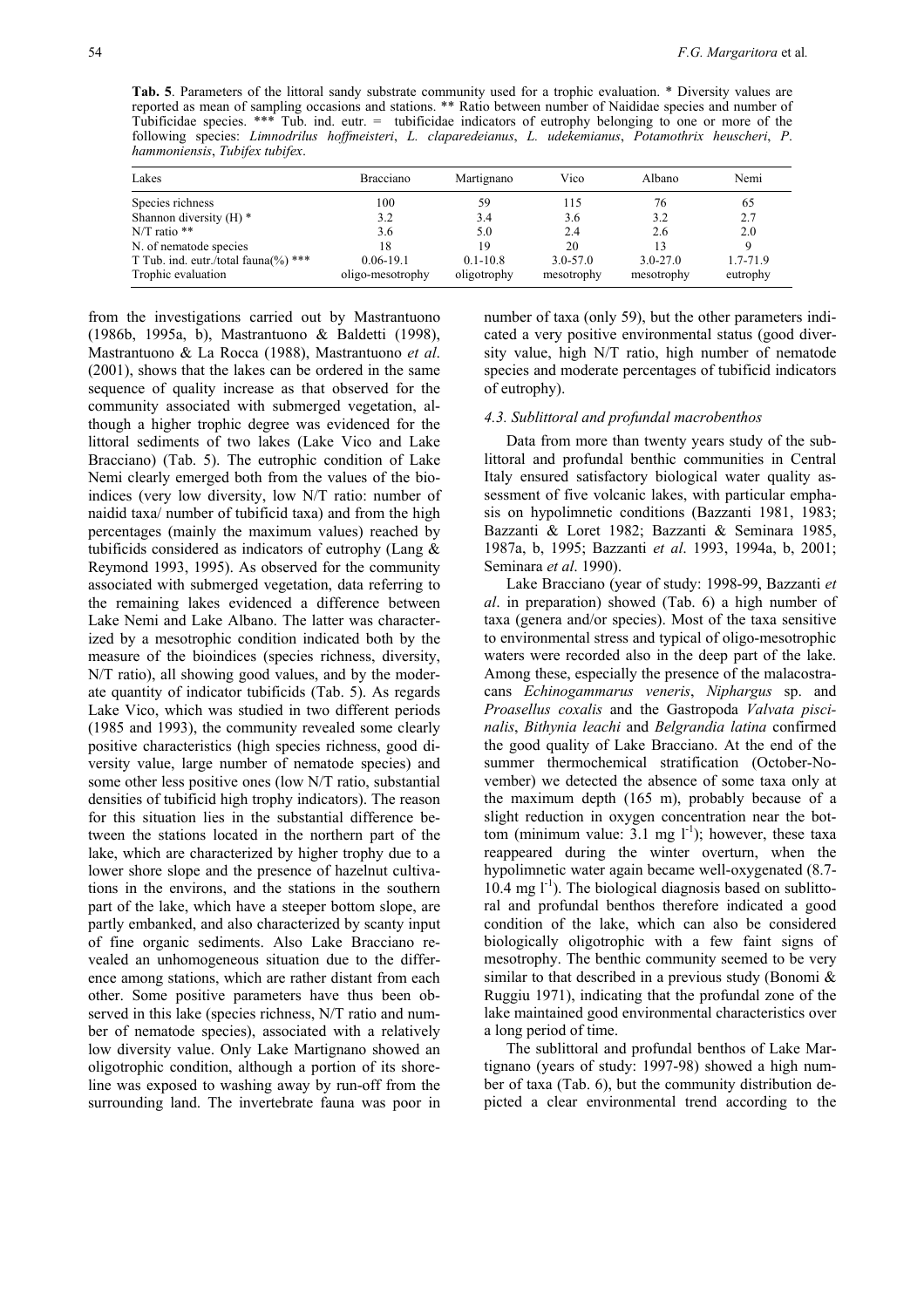**Tab. 6**. Indicator taxa and selected parameters of biological evaluation belonging to sublittoral and profundal macrobenthos in the studied lakes. \* occurring only at one 10 m station. \*\*Sensitive taxa: *Psammoryctides barbatus*, *Peloscolex velutinus*, Lumbriculidae, *Echinogammarus veneris*, *Niphargus* sp., *Proasellus coxalis*, *Micropsectra*, *Microtendipes*, *Paratendipes*, *Pisidium* spp., Gastropoda (Saether 1979; Wiederholm 1980; Milbrink 1983; Mouthon 1993). \*\*\*Tolerant taxa: *Potamothrix heuscheri*, *P. hammoniensis*, *Tubifex tubifex*, *Chaoborus flavicans*, *Procladius choreus*, *Chironomus* gr. *plumosus*, *Limnodrilus hoffmeisteri* (Sikorowa 1968; Saether 1979; Wiederholm 1980; Milbrink 1983).

| Lakes               | <b>Bracciano</b> | Martignano       | Vico          | Albano        | Nemi                |
|---------------------|------------------|------------------|---------------|---------------|---------------------|
| N. taxa             | 48               | 36               | 49            | 27            | $16*$               |
| N. sensitive taxa** |                  |                  |               |               |                     |
| N. tolerant taxa*** |                  |                  |               |               |                     |
| Diversity (range)   | not calculated   | $0.93 - 3.08$    | $0.34 - 3.42$ | $0.00 - 2.80$ | $0.00 - 3.1*$       |
| Trophic evaluation  | oligo-mesotrophy | oligo-mesotrophy | mesotrophy    | meso-eutrophy | eutro-hypereutrophy |

depth gradient. The upper zone (20-40 m) was characterized by the highest abundances of oligo-mesotrophic taxa and high diversity values, whereas in the deeper zone, between 45 to 60 m (the maximum depth), a clear reduction of densities, diversity and number of untolerant taxa occurred. These results indicate a good condition of epilimnetic and early profundal zones and an appreciable worsening of the environmental conditions in the deepest part of the lake, due to the strong summerautumnal hypolimnetic deoxygenation (near total anoxia). A noticeable difference in both physical and chemical and biological conditions is observed between the two main depth zones of the lake.

Also in Lake Vico (years of study: 1985-86) the number of taxa and the diversity values were high at 10 and 20 m (Tab. 6), but decreased with increasing depth. The density of sensitive taxa typically found in oligomesotrophic waters decreased with the depth and some groups (such as Bivalvia) disappeared at 30 and 40 m. These trends are compatible with a stressed condition of the lake, which is subjected to a dramatic hypolimnetic deoxygenation (near total anoxia) during the summerautumn stratification. The profundal zone was also colonized by the dipteran *Chaoborus flavicans*, a species widely known to be tolerant to organic pollution and anoxia. The distribution of the species and the variation of community parameters with depth confirmed the worsening conditions in the profundal zone. Also for this lake a clear discrepancy of abiotic and biological parameters was found between the epilimnetic and hypolimnetic zones. Compared with a previous study (Bonomi & Ruggiu 1971), the general conditions of the hypolimnetic zone seemed to show a more marked deoxygenation of the water, which limited the diversity of the benthic fauna in the deeper part of the lake.

The discrepancy between the two main zones of the lakes was highly evident in Lake Albano (years of study: 1986-87), in which the great depth and the small surface area significantly influence the profundal macrobenthic structure and composition (Tab. 6). Densities and biomasses of Oligochaeta and Chironomidae decreased significantly with depth and only in the upper zone (20-50 m) were some sensitive species abundant. From 65 m to 95 m their abundances decreased until

they disappeared and were replaced by tolerant taxa. Also the number of taxa and Shannon diversity dramatically decreased with depth and from 100 m until the maximum depth (175 m) no macrobenthic taxon was found in the sediments. In synthesis, Lake Albano showed three depth zones of different biological quality: from 20 to 35 m, in which the community parameters still showed values compatible with the adequate oxygenation of the sediments, from 50 to 95 m in which the macrobenthos showed clear signs of worsening caused by a marked summer deoxygenation (minimum values: 0 mg  $1^{-1}$ ), and from 100 to 175 m where the community was lacking. This marked zonation in Lake Albano was attributable to a welldefined meromictic condition of the lake, which was also indicated by a palaeolimnological study (Lami *et al*. 1994).

The sublittoral and profundal benthic communities of Lake Nemi have been studied for a longer time than the other lakes (years of study: 1975-78, 1979-80, 1982- 84 and 2000-01). A comparison made between the first three periods of study provided a clear picture of the eutrophication process which leads to total anoxia in the hypolimnion for more than six months a year. The effects of heavy stress on the benthic communities (Tab. 6) were evidenced by a strong reduction in benthic densities with depth, low number of recorded taxa, and a substantial taxonomic simplification of the community which, at 20 and 30 m, was composed only of Oligochaeta, with *Potamothrix heuscheri* as the dominant species. The fauna, therefore, in the first period of study (1975-78) showed the consequences of an acute organic pollution (algal blooms and severe fish kills occurred in the lake), and in the next period (1979-80) a further worsening of these conditions. Finally, (1982-84) a steady state typical of hypereutrophic waters undergoing chronic pollution was observed. For the years 2000-01 (Bazzanti *et al*., unpublished data), a recent study indicated a partial improvement of the environmental conditions of the profundal bottom of the lake due to sewage diversion, and some benthic groups attempted to recolonize the deeper zone (i.e. bivalves at a depth of 10 m and chironomids at 20 m), slightly increasing the diversity and species richness of the profundal fauna.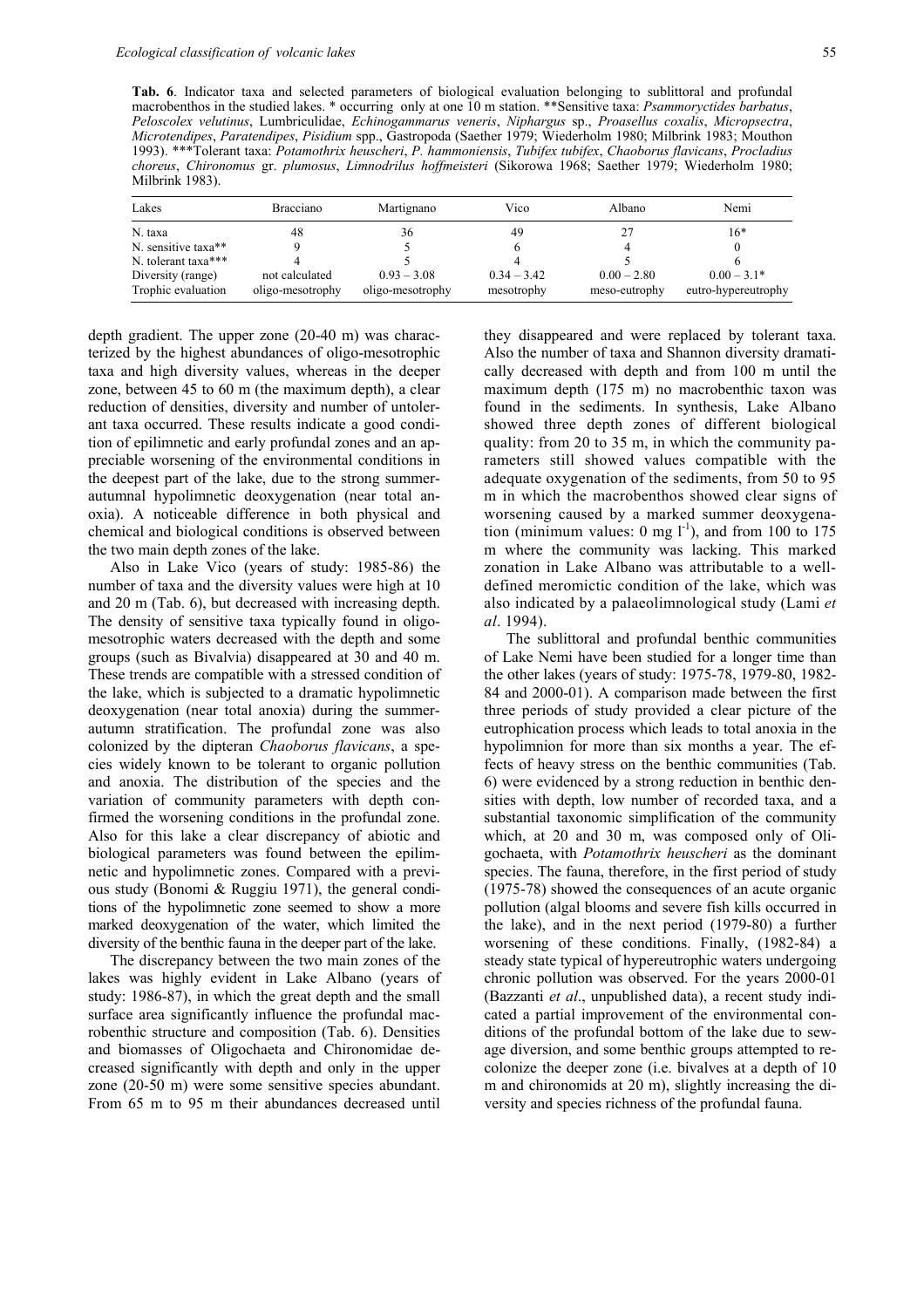

**Fig. 3**. Sketch representation of environmental quality rank of the studied lakes.

# 5. CONCLUDING REMARKS

The results of our work provides a strong indication of the need for a biological approach to a correct environmental diagnosis of lakes. Many different modifications of the water quality are to be borne by the various lacustrine communities, which then become themselves peculiar and informative responses to the environment alterations. A synthetic diagram of the trophic evaluations derived from the studies reported in the present work is plotted in figure 3, as a function of decreasing environmental quality. In general, all the biological communities and the physical and chemical parameters showed the same classification rank in all the lakes studied. Slight differences in the quality level are attributable to the specific spatial allocation of each biological assemblage forming a subjective response to pollution.

Of the environments considered herein, Lake Bracciano doubtless exhibits the best environmental characteristics, as is reflected in the agreement of all the indications emerging from the communities investigated. It could therefore constitute a valid quality reference environment, to which other lake ecosystems of the same origin or in the same geographical region could be referred when assessing whether the desired standard level of biological integrity has been reached. As underlined above, in the cases of Lakes Martignano, Vico and Albano the communities provided different diagnoses of lake trophy levels. In this respect, the littoral and/or the epilimnion of these lakes was found to be still in a good condition, while the hypolimnion showed a deterioration gradient that increased with depth. This discrepancy highlights the high-resolution diagnosis

obtained by means of the biological approach, which is able to detect a similar worsening trend also in lakes at different trophic levels. The different duration of anoxia recorded in the deeper part of these lakes must be considered as a serious warning of increasing eutrophication, in the view of more effective release of phosphorus by anoxic sediments (Burden *et al*. 1987; Straskraba 1996). The severe biological consequences of this phenomenon have been already observed in Lake Vico, in which a clear worsening of trophic conditions occurred in 1993-94 (Franzoi *et al*. 1997) with respect to the previous works (Bonomi & Ruggiu 1971; Bazzanti *et al*.  $1994a$  b).

For Lake Nemi, the data provided by all the biological communities investigated in the period 1975-84 agree with the water chemical assessment of a eutrophic-hypereutrophic status, a condition that developed and was reinforced until it ultimately gave rise to impressive biological phenomena (massive algal blooms, extinction of coregonid fishes in the late seventies). Yet, our recent study of the lake (2000-03) evidenced clear signs of recovery in all the biological communities investigated, as a consequence of domestic sewage diversion since early 1990.

Differences between the trophic indications from epilimnetic and hypolimnetic waters and/or between waters and sediments are well documented (i. e. Laville 1971; Lafont 1982; Wasson 1984). In particular it has been stressed (Gliwicz & Kowalczewski 1981) that the commonly used indices for trophic assessment in lakes may provide good results for epilimnetic waters, but that are not necessarily suitable for estimating the water quality of a lake as a whole. Nevertheless, even the dif-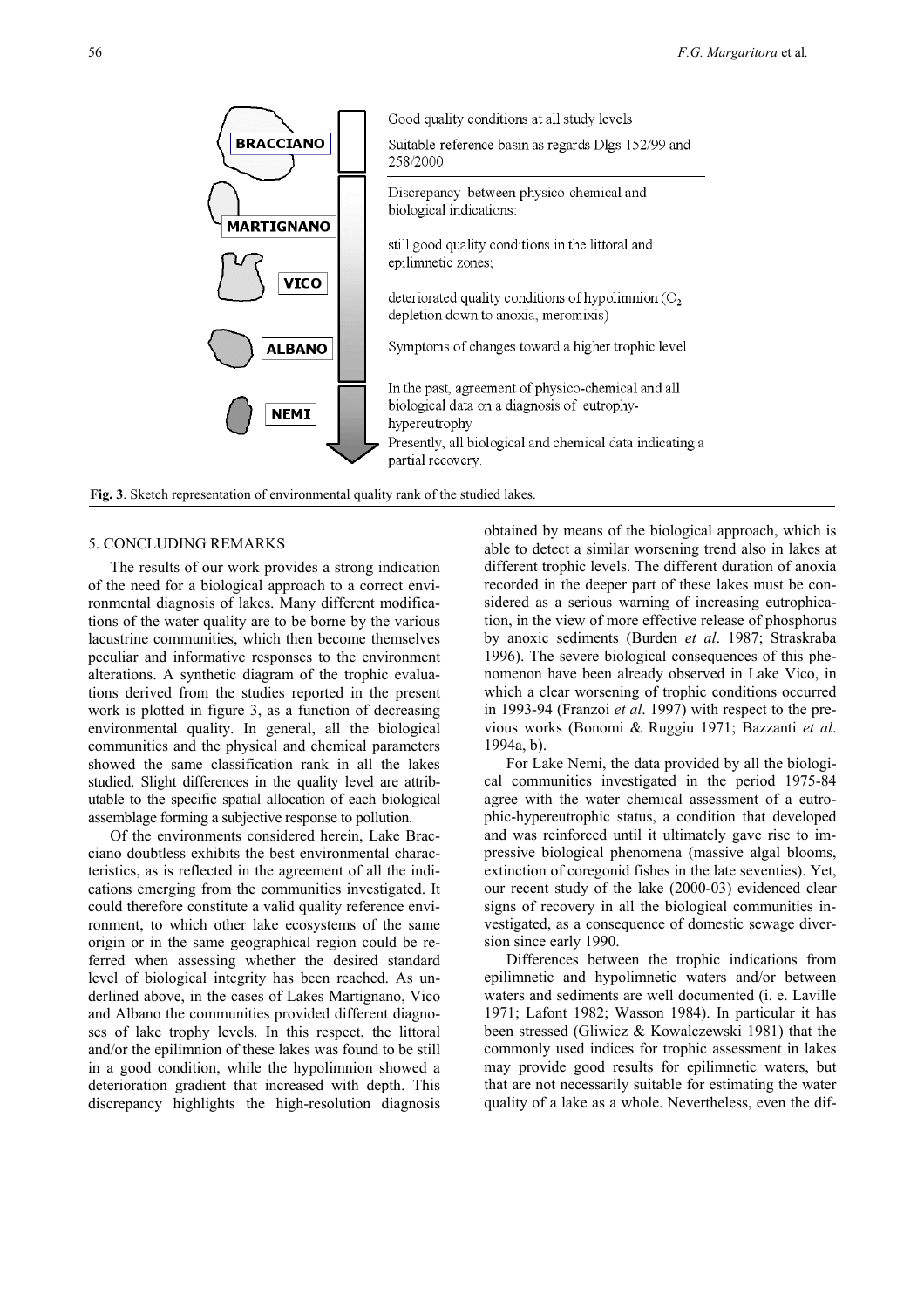

**Fig. 4**. Schematic representation of procedures leading to quality evaluation based on both biological and physico-chemical data.

ferent responses regarding lake environmental quality provided by both the biological and/or the abiotic approaches, rather than introduce conflicting evaluations, seem to acquire predictive strength when considered synoptically (see Fig. 4 for a simple graphic representation of these responses).

In synthesis, our results suggest the basic need for an integration between biological data and physical and chemical analyses of the water in order to obtain highprofile evaluations of both present lake environmental quality and the possible future evolution of trophic status. In our opinion, such procedures are to be considered as routine operating tools in managing and monitoring programmes aimed at the protection of lake ecological integrity and to the conservation of high water quality levels, as well as in recovery intervention planning.

## **REFERENCES**

Andronikova, I.N. & M.V. Smel'skaya. 1994. Assessment of the trophic status of Lake Galichskoe from zooplankton indices. *Water Res*., 21(6): 680-683.

- Bazzanti, M. 1981. Survey of the macrobenthic community in the Acquarella area of Lake Bracciano (Central Italy). *Boll. Zool*., 48: 295-303.
- Bazzanti, M. 1983. Composition and diversity of the profundal macrobenthic community in the polluted Lake Nemi (Central Italy), 1979-1980. *Acta Oecologica/Oecol. Applic*., 4(3): 211-220.
- Bazzanti, M. & E. Loret. 1982. Macrobenthic community structure in a polluted lake: Lake Nemi (Central Italy). *Boll. Zool*., 49: 79-91.
- Bazzanti, M. & M. Seminara. 1985. Seasonal changes of the profundal macrobenthic community in a polluted lake. *Schweiz. Z. Hydrol.*, 47(1): 57-63.
- Bazzanti, M. & M. Seminara. 1987a. Profundal macrobenthos in a polluted lake. Depth distribution and its relationship with biological indices for water quality assessment. *Acta Oecologica/Oecol. Applic*., 8(1): 15-26.
- Bazzanti, M. & M. Seminara. 1987b. Profundal macrobenthos structure as a measure of long-term environmental stress in a polluted lake. *Water Air Soil Pollut*., 33: 435-442.
- Bazzanti, M. & M. Seminara. 1995. Eutrophication in a deep, meromictic lake (Lake Albano, Central Italy): spatial-temporal patterns of profundal benthic community as a tool for assessing environmental stress in the hypolimnion. *Limnologica*, 25: 21-31.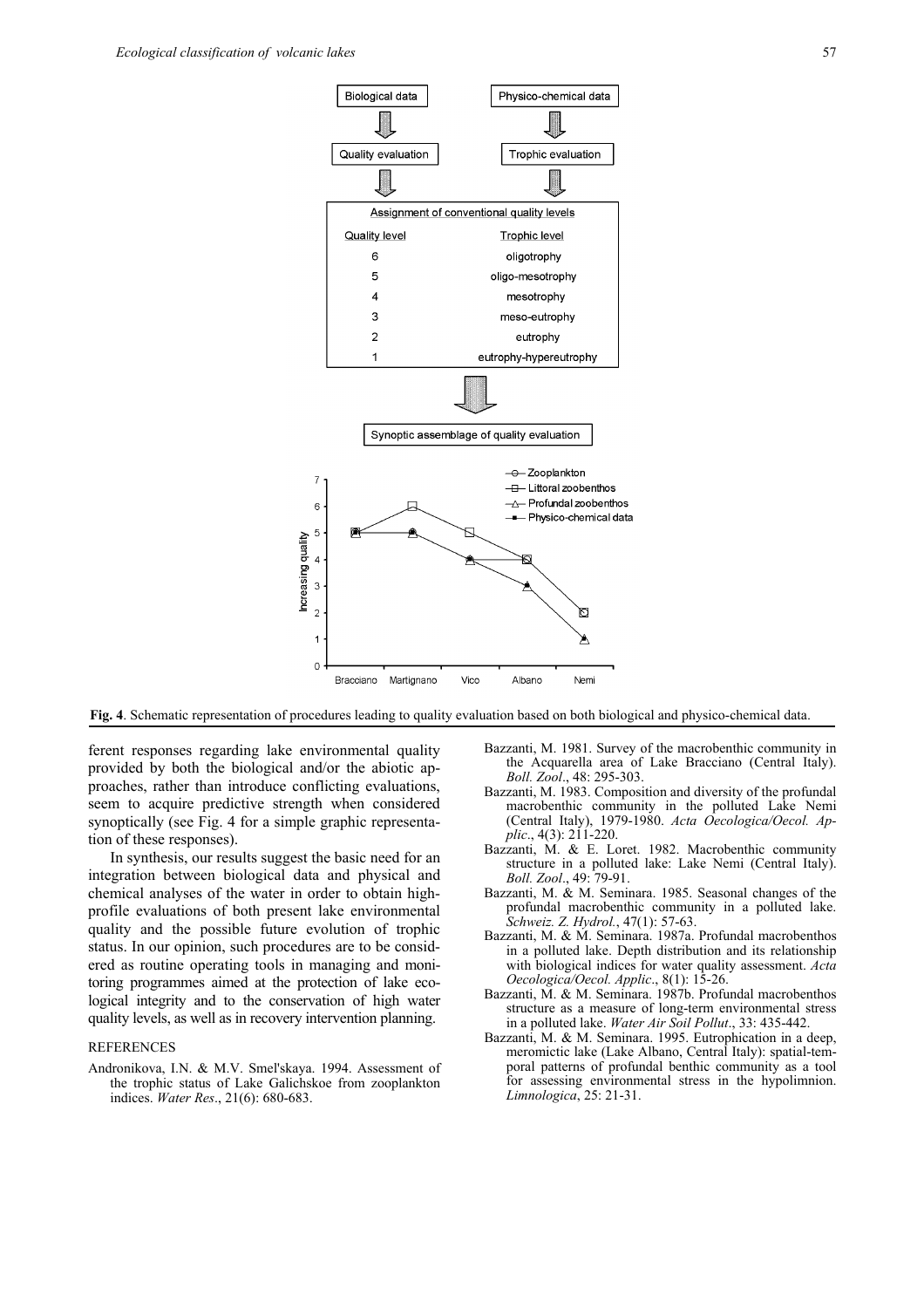- Bazzanti, M., M. Seminara & C. Tamorri. 1993. Eutrophication in a deep lake: depth distribution of profundal benthic community as an indicator of environmental stress. *Verh. int. Ver. Limnol*., 25: 784-789.
- Bazzanti, M., M. Seminara & C. Tamorri. 1994a. Depth distribution and relationships to the trophic state of sublittoral and profundal macrobenthos in Lake Vico (Central Italy). *Limnologica*, 24: 13-21.
- Bazzanti, M., O. Ferrara, L. Mastrantuono & M. Seminara. 1994b. Water quality monitoring of Italian lakes using zooplankton and zoobenthos: the case of Lake Vico (Central Italy). In: Argano R., Cirotto C., Grassi Milano E., Mastrolia L. (Eds), *Contributions to Animal Biology*. Halocynthia Association: 79-85.
- Bazzanti, M., P. De Angelis & M. Seminara. 2001. Indicatori ed indici biologici nella valutazione della qualità della zona ipolimnica del Lago di Martignano (Italia centrale). *Atti Associazione Italiana Oceanologia Limnologia*, 14: 267-280.
- Bērzinš, B. & J. Bertilsson. 1989. On limnic micro-crustaceans and trophic degree. *Hydrobiologia*, 185: 95-100.
- Bonomi, G. & D. Ruggiu. 1971. Popolamenti bentonici profondi. In: Istituto Italiano di Idrobiologia (Ed.), *Limnologia ed ecologia dei laghi di Bolsena, Bracciano, Trasimeno e Vico: situazione attuale e prevedibili conseguenze derivanti da una loro utilizzazione multipla*. Istituto Italiano di Idrobiologia, Pallanza: 227-248.
- Brinkhurst, R.O. 1974. *The benthos of lakes*. The McMillan Press Ltd., London: 190 pp.
- Burden, D.G., R.F. Malone & P. Gremillion. 1987. Instability in a small hypereutrophic urban lake. *Environ. Monit. Assess*., 9: 13-24.
- Calenda, G., R. Guercio & M. De Pellegrin. 1992. Modello idrodinamico. In: Provincia di Roma – Università "La Sapienza", *Valutazione della situazione ambientale del Lago Albano*. Technical Report Provincia di Roma.
- Cannicci, G., 1953. Su una eccezionale fioritura del Lago di Albano. *Boll. Pesca, Piscic. Idrobiol*., 8: 221-223.
- Ciccacci, S., L. D'Alessandro, L. Davoli, G.B. La Monica & E. Lupia Palmieri. 1987. Caratteristiche climatiche, geomorfologiche, sedimentologiche e idrologiche. In: G.C. Avena (Ed.), *Valutazione della situazione ambientale del Lago di Nemi*. Provincia di Roma – Università "La Sapienza", 2: 17-45.
- Ferrara, O. 1984. Struttura e dinamica della comunità zooplanctonica in un'area del Lago di Bracciano (Lazio). *Riv. Idrobiol*., 23 (2-3): 145-158.
- Ferrara, O., D. Vagaggini & F.G. Margaritora 2002. Zooplankton abundance and diversity in lake Bracciano, Latium, Italy. *J. Limnol*., 61(2): 169-175.
- Ferrari, I. 1972. Structure and dynamics of pelagic zooplankton in Lakes Bolsena, Bracciano, and Vico (Central Italy). *Mem. Ist. ital. Idrobiol*., 29: 209-227.
- Franzoi, P., F. Scialanca & G. Gastaldelli. 1997. Lago di Vico (Italia centrale): analisi delle principali variabili fisiche e chimiche delle acque in relazione all'evoluzione trofica. *Atti S.It.E*., 18: 159-160.
- Gaggino, G.F., E. Cappelletti, R. Marchetti & T. Calcagnini. 1985. The water quality of Italian lakes. In: EWPCA  $\&$ ANDIS (Eds.). *Lake pollution and recovery*. Proc. Internat. Congr.: 30-56.
- Gliwicz, Z.M. & A. Kowalkzewski. 1981. Epilimnetic and hypolimnetic symptoms of eutrophication in Great Mazurian Lakes, Poland. *Freshwat. Biol*., 11: 425-433.
- Hansson, L.A., H. Annadotter, E. Bergman, S.F. Hamrin, E. Jeppesen, T. Kairesalo, E. Luokkanen, P.A. Nilsson, M. Søndergaard & J. Strand. 1998. Biomanipulation as an application of food-chain theory: constraints, synthesis, and recommendations for temperate lakes. *Ecosystems*, 1: 558-574.
- Hough, R.A., M.D. Fornwall, B.J. Negele, R.L. Thompson & D.A. Putt. 1989. Plant community dynamics in a chain of

lakes: principal factors in the decline of rooted macrophytes with eutrophication. *Hydrobiologia*, 173: 199-217.

- Irvine, K., B. Moss & H. Balls. 1989. The loss of submerged plants with eutrophication II. Relationships between fish and zooplankton in a set of experimental ponds, and conclusions. *Freshwat. Biol*., 22: 89-107.
- James, M.R., I. Hawes & M. Weatherhead. 2000. Removal of settled sediments and periphyton from macrophytes by grazing invertebrates in the littoral zone of a large oligotrophic lake. *Freshwat. Biol*., 44: 311-326.
- Karjalainen, J., M. Rahkola, A. L. Holopainen, T. Huttula, J. Jurvelius, M. Viljanen, V. Avinski, G. Letanskaia & I. Telesh. 1999. Trophic gradients and associated changes in the plankton community in two bays of Lake Ladoga. *Boreal Env. Res*., 4: 229-238.
- Lafont, M. 1982. Les Oligochètes de quelques lacs français: propositions en vue de leur utilisation pratique pour apprécier l'état biologique des sediments profonds. *Verh. int. Ver. Limnol*., 22: 3019-3023.
- Lang, C. & O. Reymond. 1993. Eutrophisation du lac de Monat indiquée par les communautés d'oligochètes: tendance 1980-1991. *Rev. Suisse Zool*., 100: 11-18.
- Lang, C. & B. Lods-Crozet. 1997. Oligochaetes versus chironomids as indicators of trophic state in two Swiss lakes recovering from eutrophication. *Arch. Hydrobiol*. 139: 187-195.
- Laville, H. 1971. Recherches sur les Chironomides (Diptera) lacustres du Massif de Néouvielle (Hautes-Pyrénées). 2. Communauté et production. *Annls Limnol*., 7: 335-414.
- Lami, A., F. Niessen, P. Guilizzoni, J. Masaferro & C.A. Belis. 1994. Palaeolimnological studies of the eutrophication of volcanic Lake Albano (Central Italy). *J. Palaeolimnol*., 10: 181-197.
- Margaritora, F.G. 1992. Limnology in Latium: the volcanic lakes. *Mem. Ist. ital. Idrobiol*., 50: 319-336.
- Margaritora, F.G., E. Stella & O. Ferrara. 1988. Struttura e dinamica dello zooplancton di un lago vulcanico dell'Italia centrale (Lago Albano, Lazio). *Riv. Idrobiol*., 27: 131-147.
- Margaritora, F.G., O. Ferrara & D. Vagaggini. 1999. Le comunità zooplanctoniche del Lago di Martignano (Lazio, Italia). *Atti Associazione Italiana Oceanologia Limnologia*, 13 (1): 281-289.
- Margaritora, F.G., O. Ferrara & D. Vagaggini. 2001. Cambiamenti a breve e a lungo termine nella composizione qualitativa delle biocenosi zooplanctoniche del Lago di Martignano (Lazio). *Atti Associazione Italiana Oceanologia Limnologia*, 14: 281-290.
- Mastrantuono, L. 1986a. Community structure of the zoobenthos associated with submerged macrophytes in the eutrophic Lake Nemi (Central Italy). *Boll. Zool*., 53: 41-47.
- Mastrantuono, L. 1986b. Littoral sand zoobenthos and its relation to organic pollution in Lake Nemi (Central Italy). *Hydrobiol. Bull*., 19: 171-178.
- Mastrantuono, L. 1990. Composition and distribution of the zoobenthos associated with submerged macrophytes in Lake Albano (Italy) and environmental quality in the littoral. *Riv. Idrobiol*., 29: 709-727.
- Mastrantuono, L. 1991. The zoobenthos associated with submerged macrophytes in littoral areas of Lake Vico (Italy): some relations between fauna structure and water quality. *Limnetica*, 7: 153-162.
- Mastrantuono, L. 1993. Zoobenthos associated with submerged macrophytes and evaluation of trophic status in lakes. *Verh. int. Ver. Limnol*., 25: 780-783.
- Mastrantuono, L. 1995a. The invertebrate community of littoral sandy shores in Lake Albano (Italy): fauna composition and ecological remarks. *Ecol. Mediter*., 21: 101-112.
- Mastrantuono, L. 1995b. Composition and structure of the invertebrate fauna in littoral sandy shores of Lake Bracciano (Central Italy) and water quality monitoring. *Limnetica*, 11: 17-27.